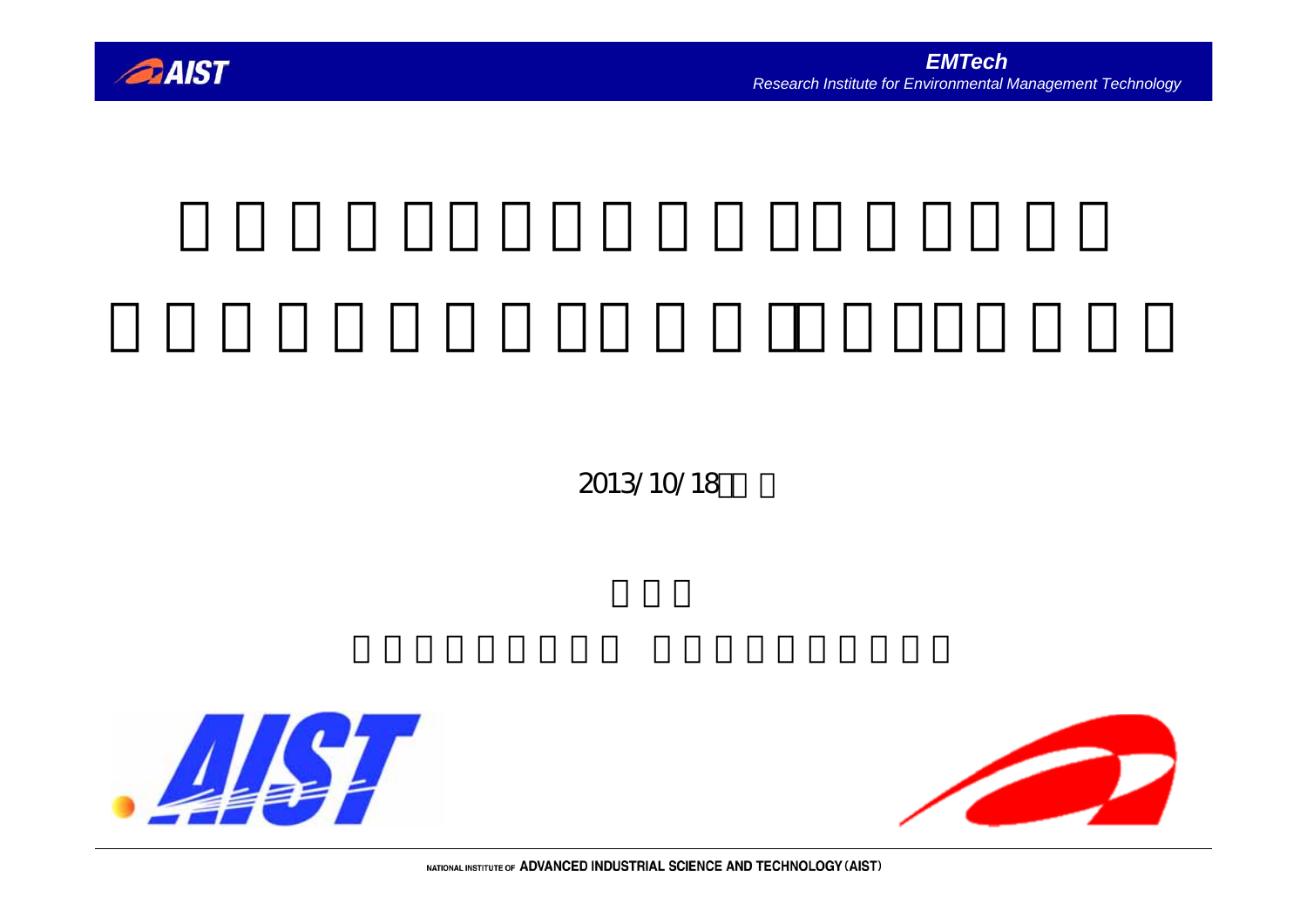

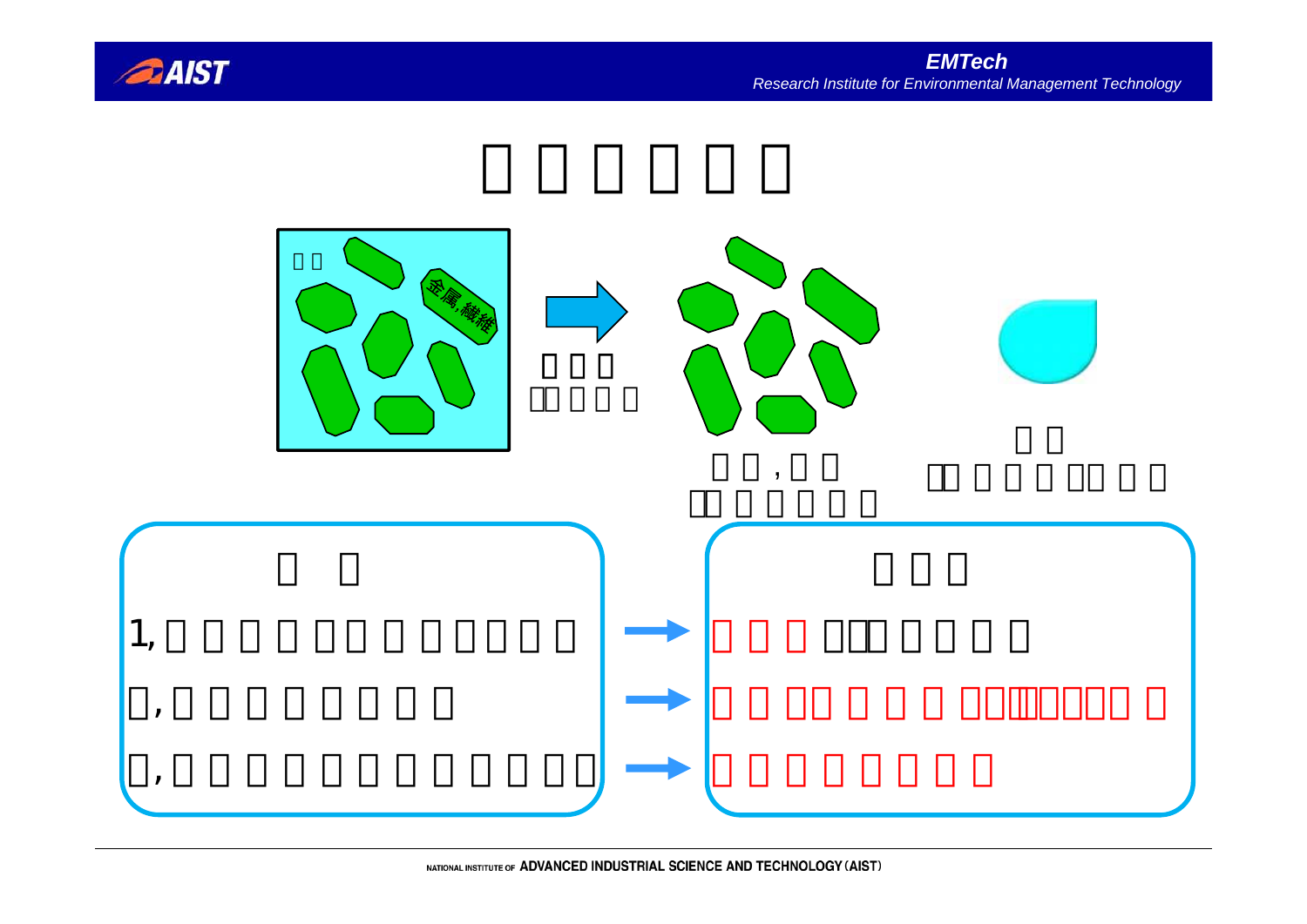



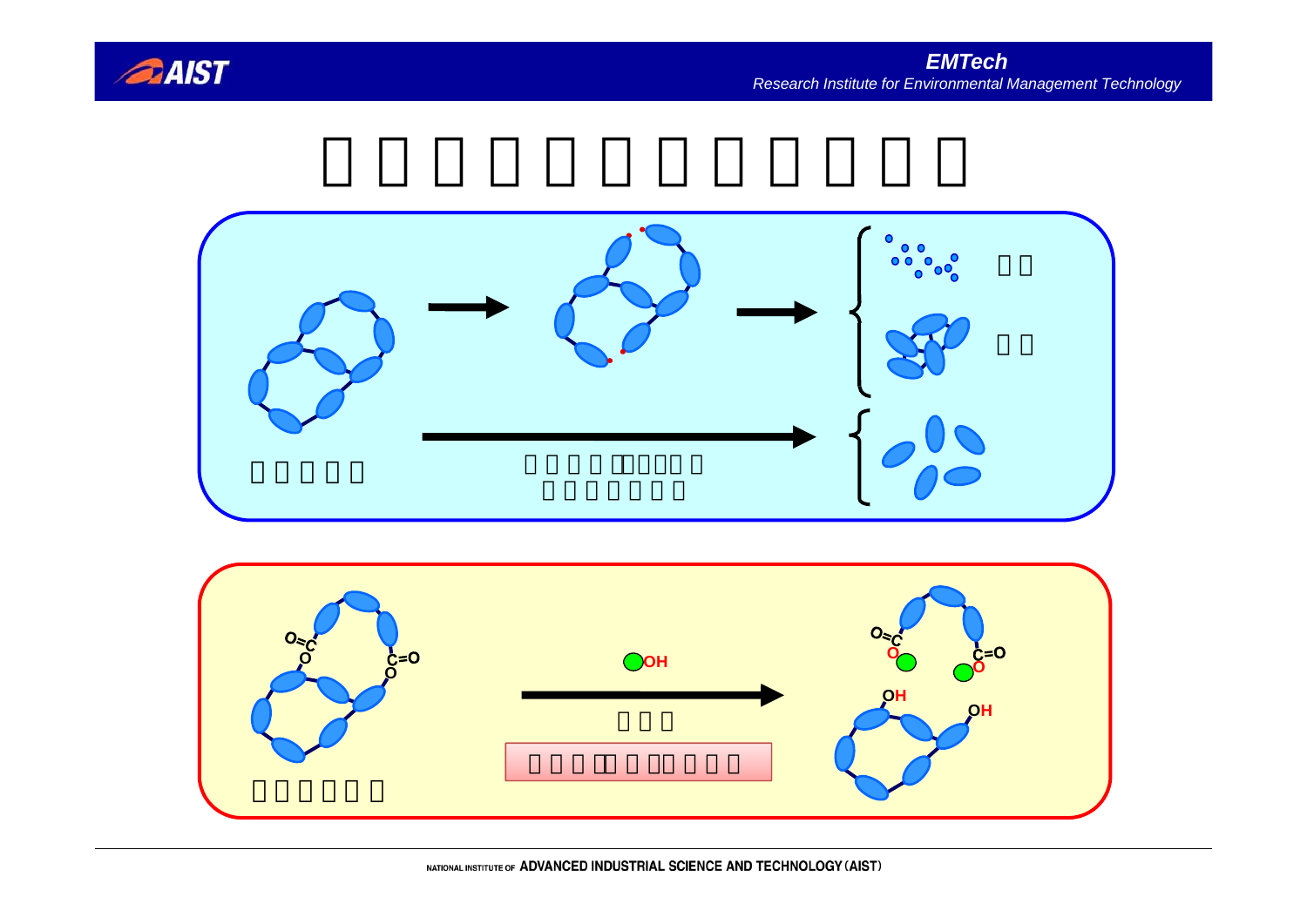

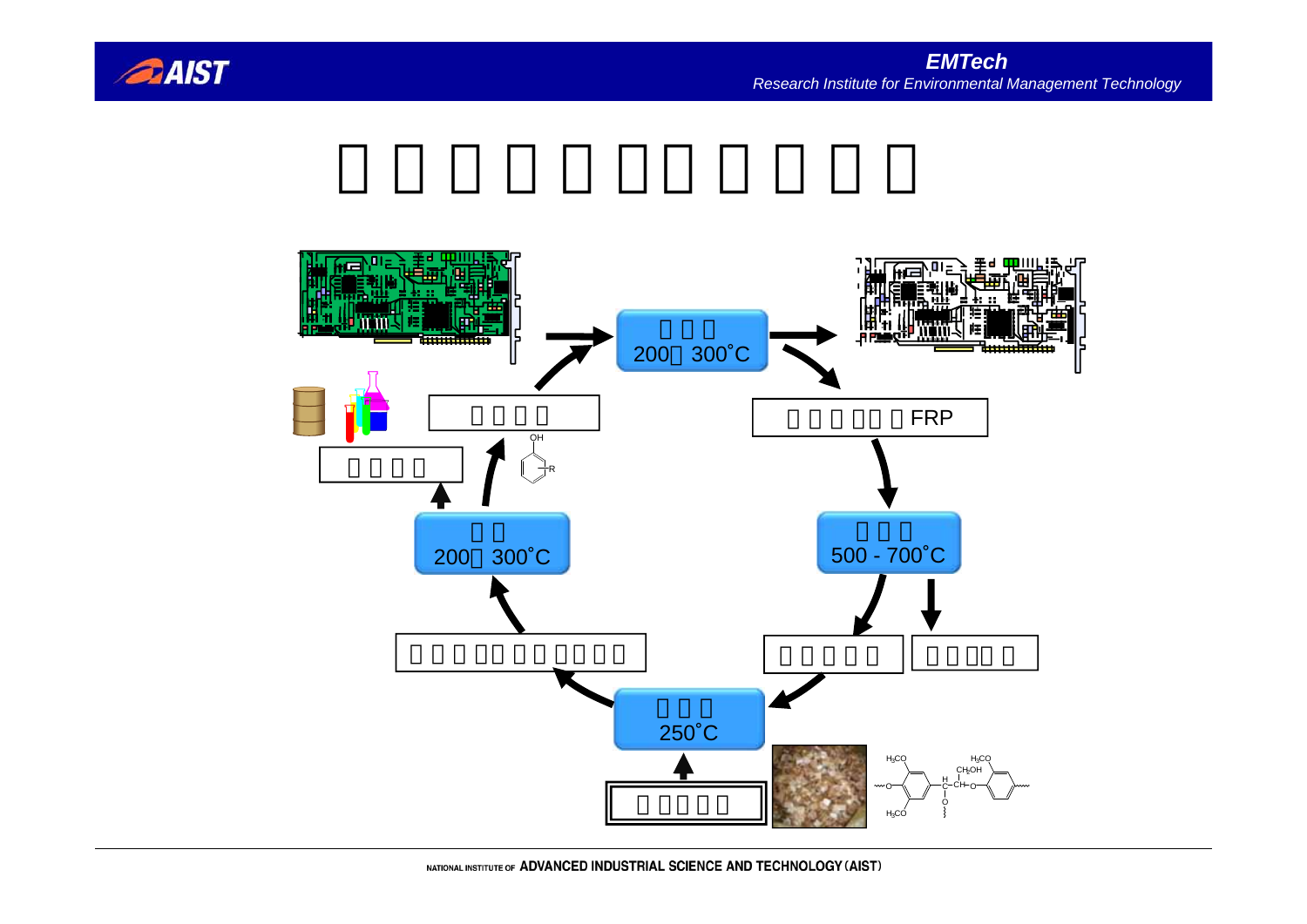

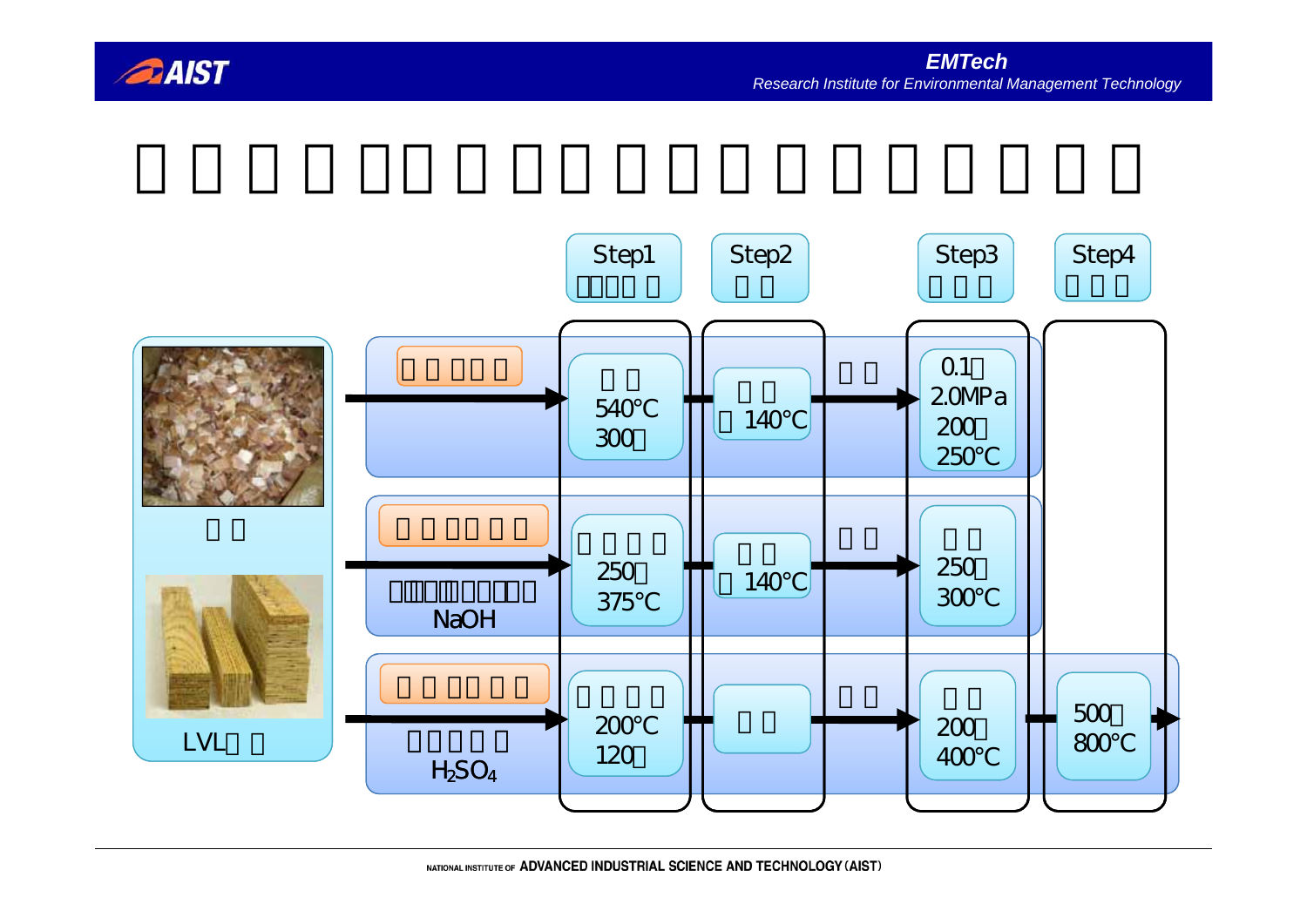

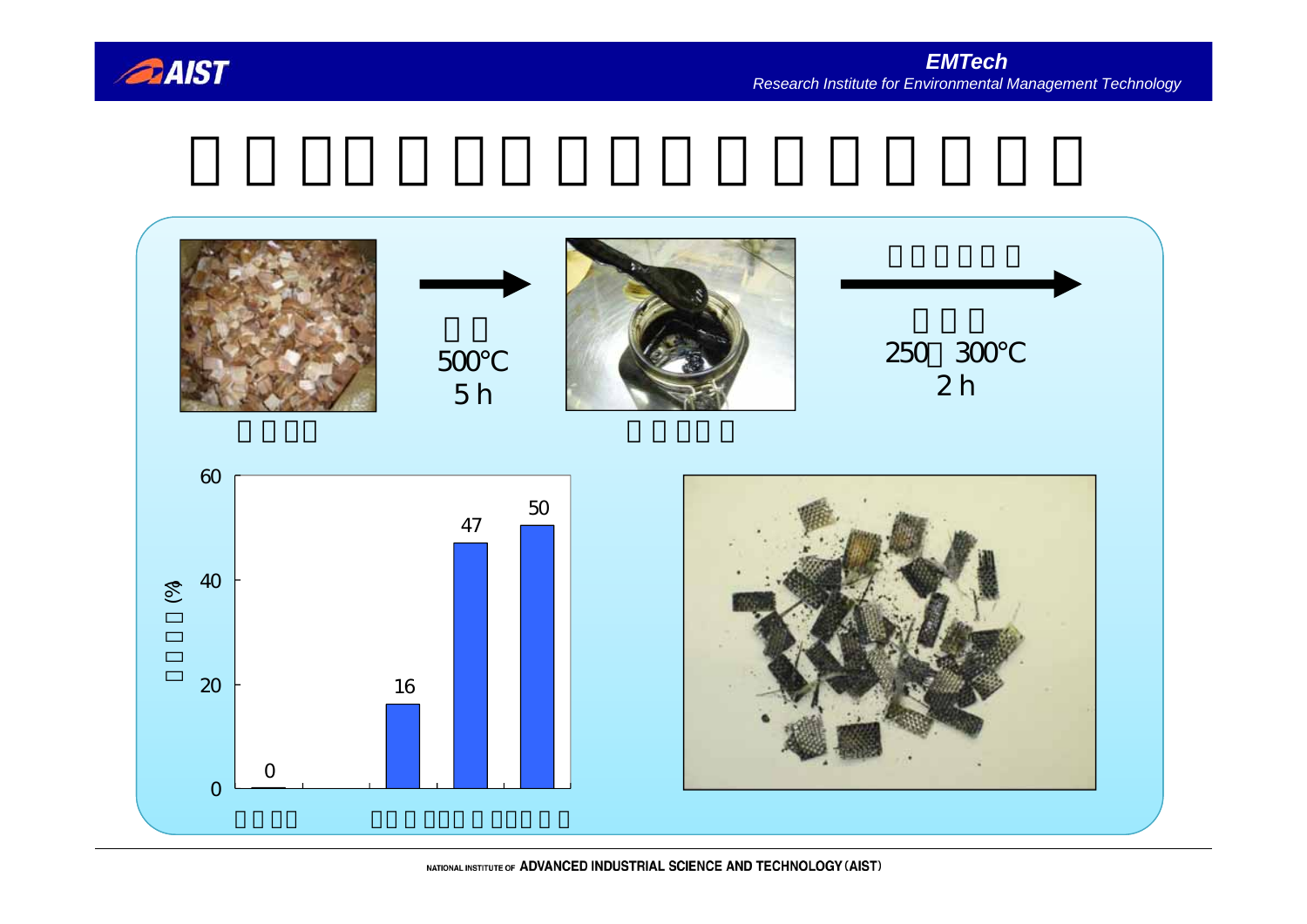

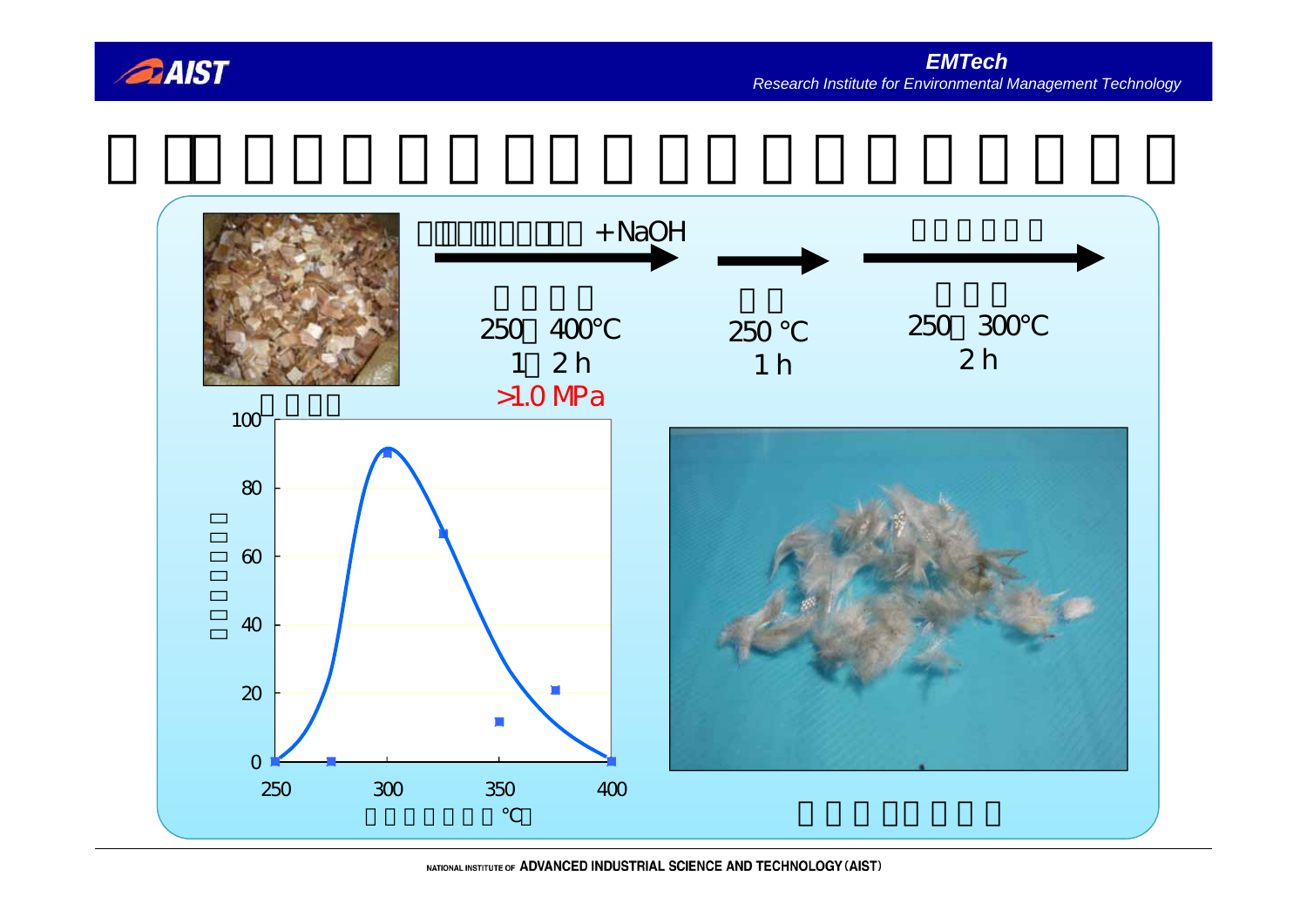

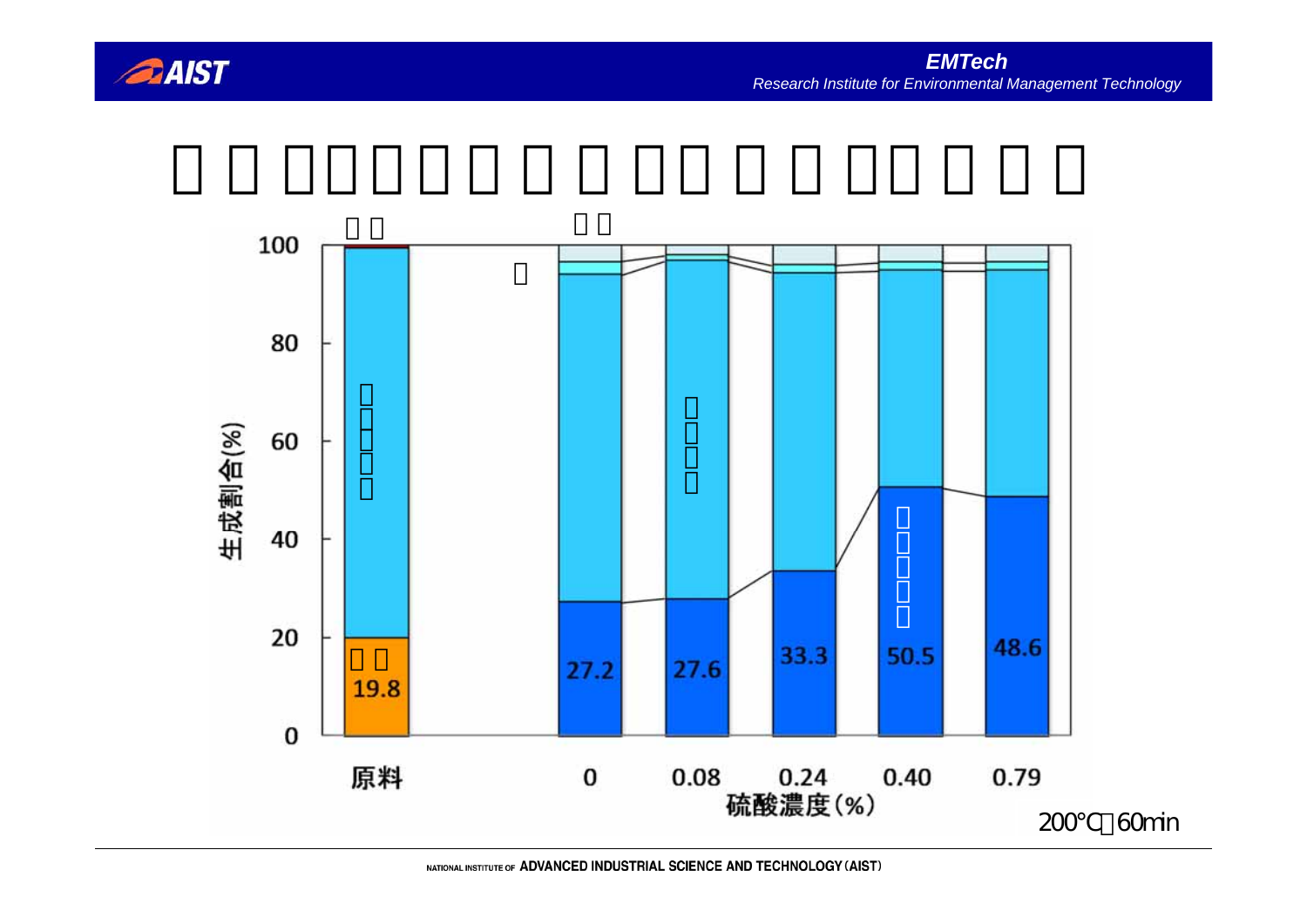

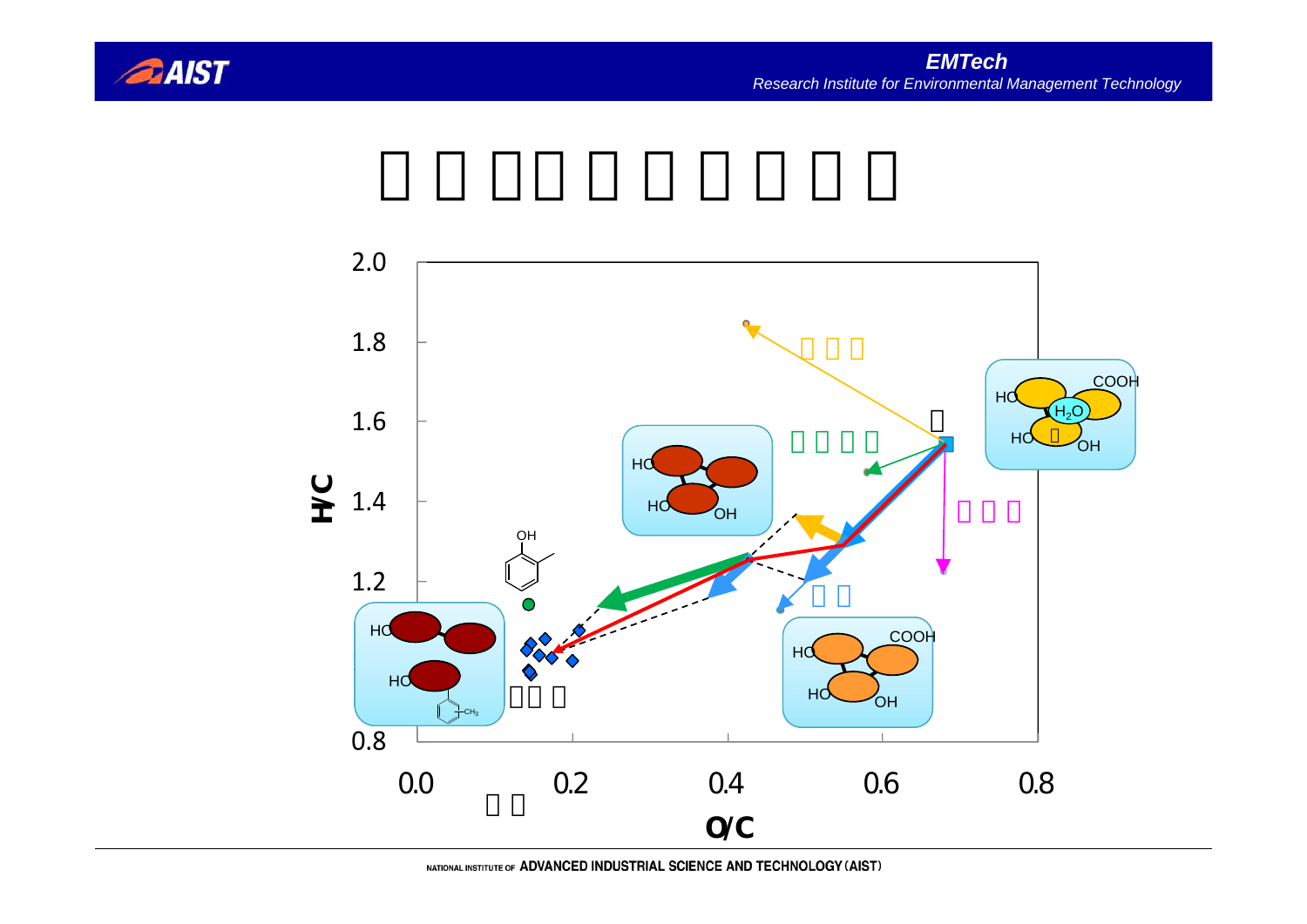



硫酸:0.80wt%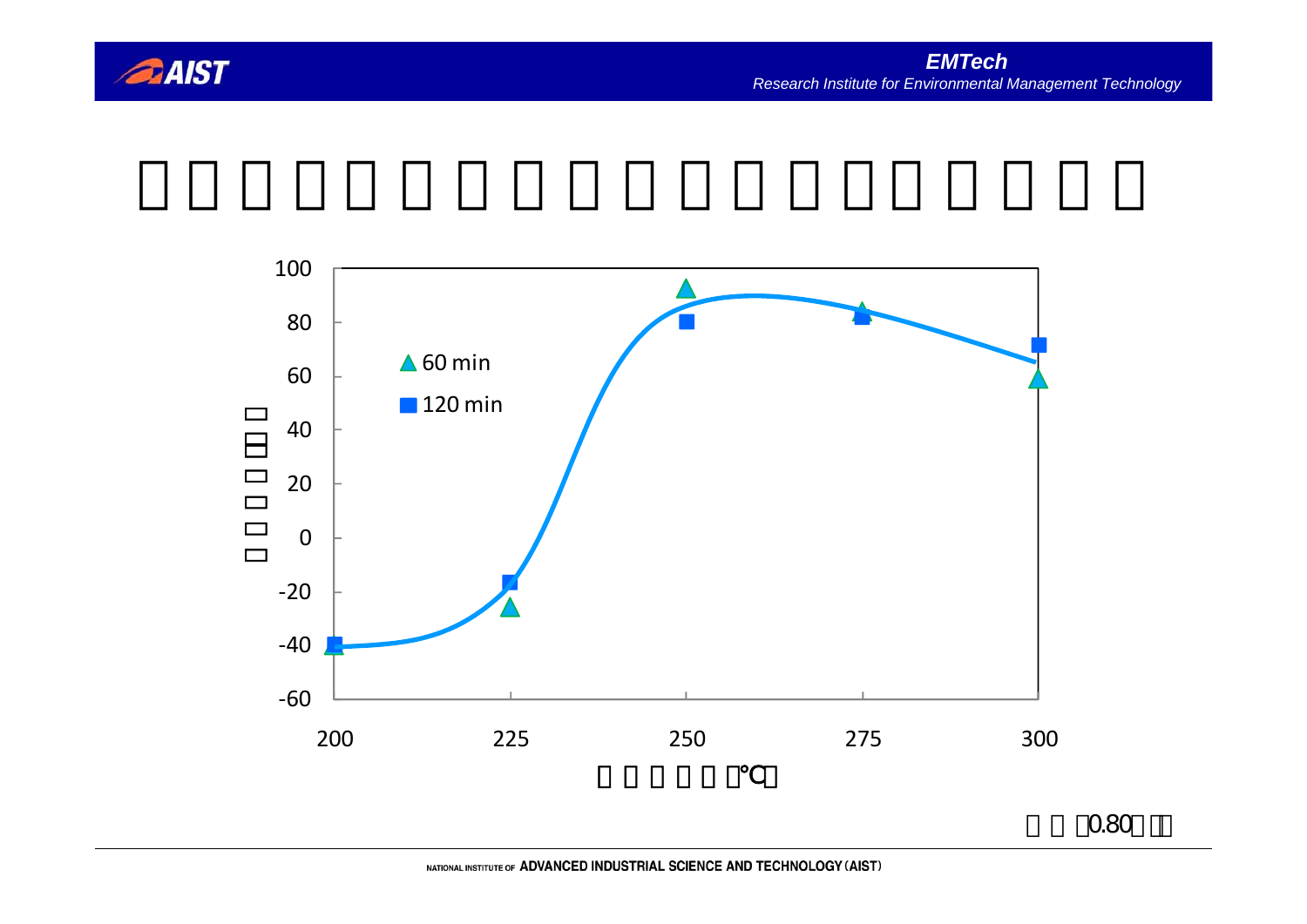





300 60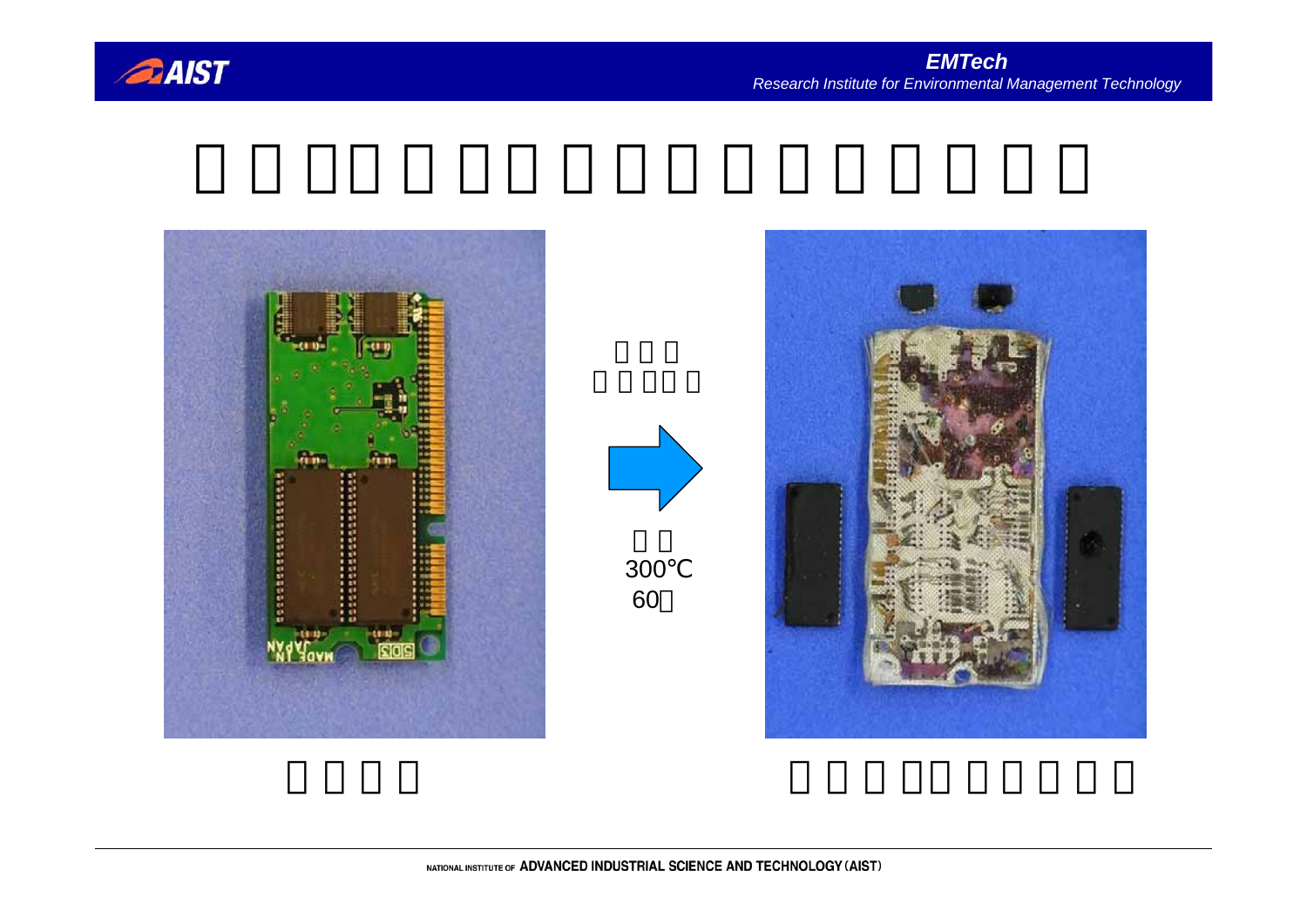

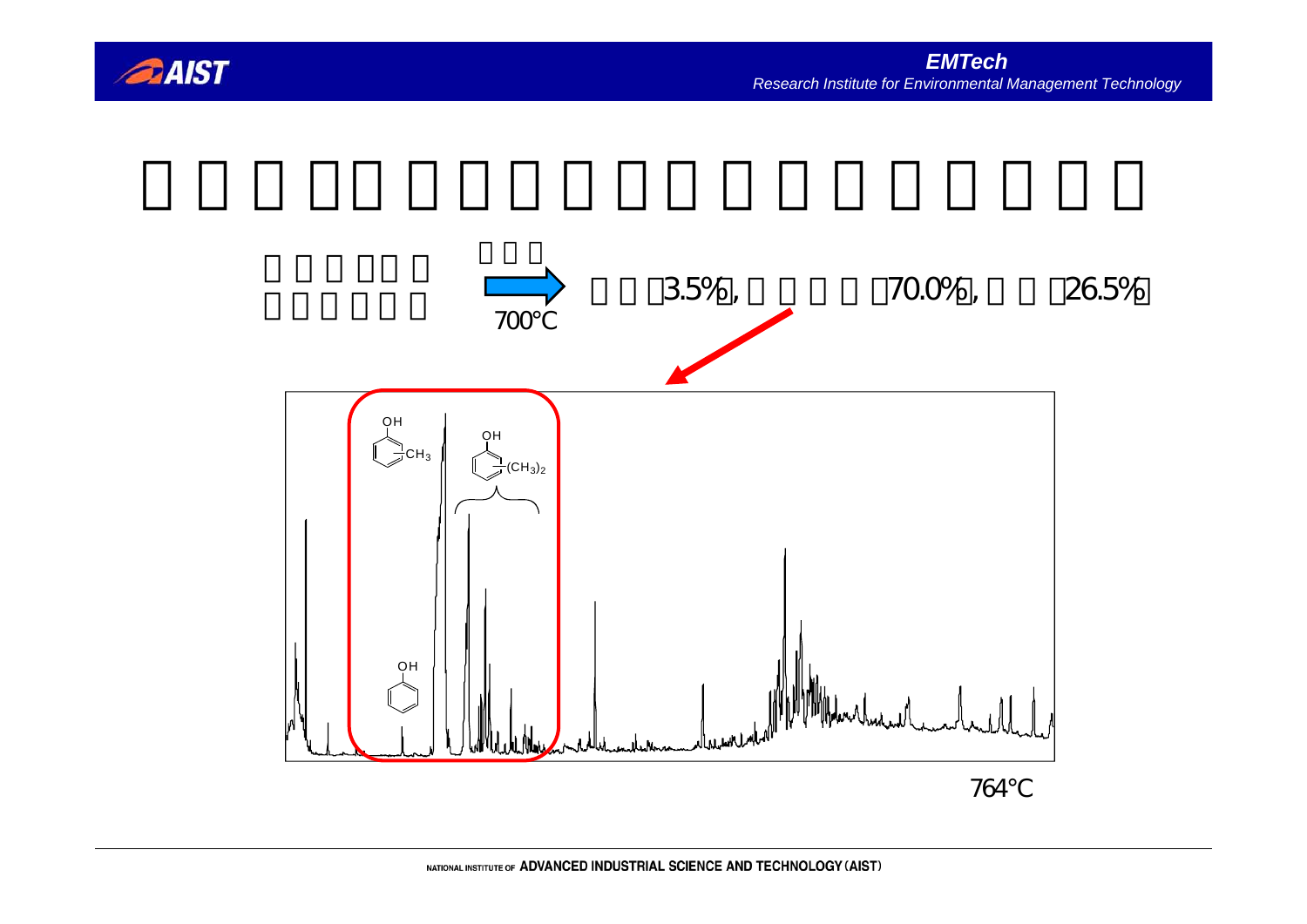